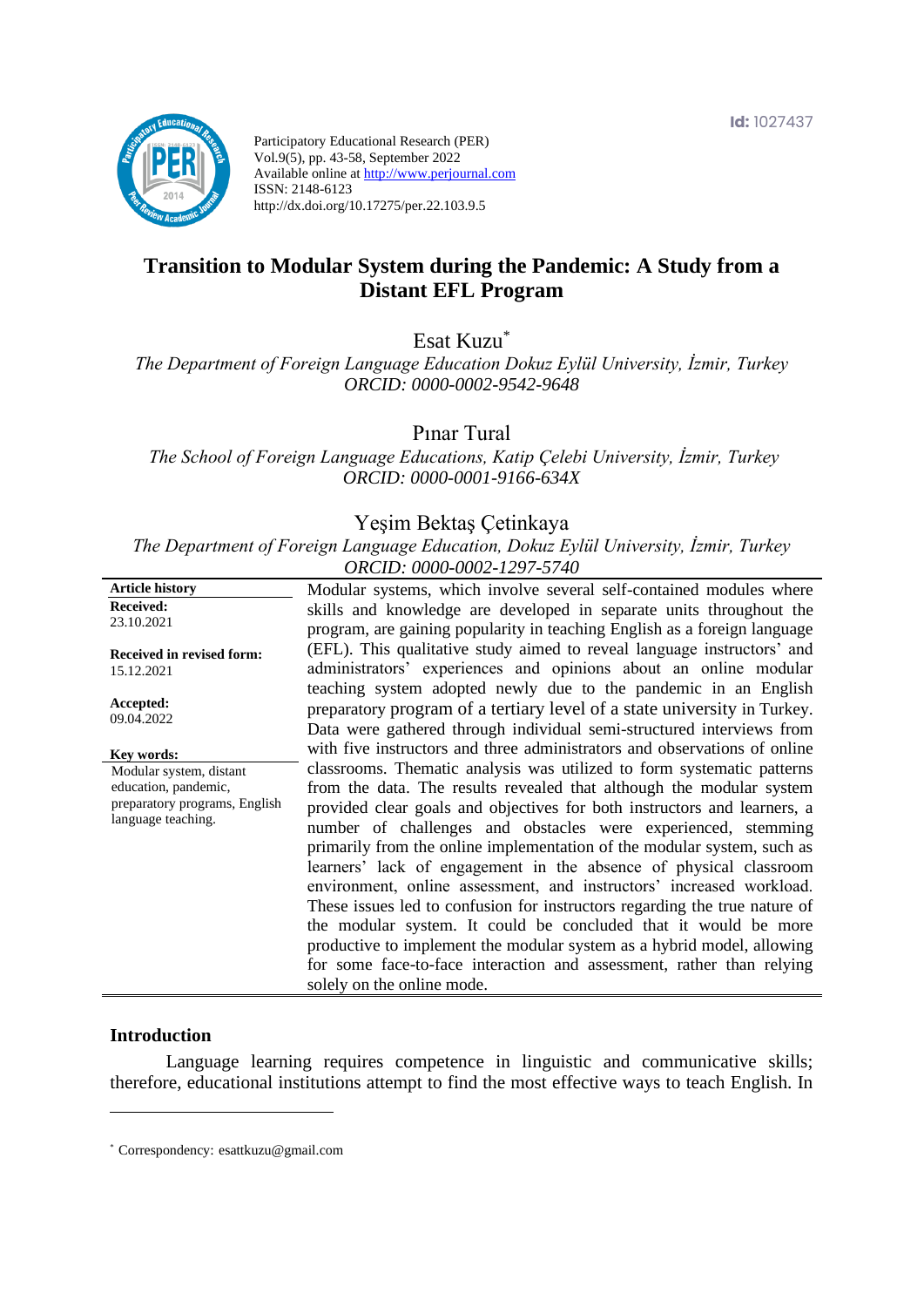Turkey, the importance of English is well-recognized, and schools of foreign languages at the tertiary level are one of the key institutions where English courses are offered. These courses can be offered through modular teaching systems based on programmed learning that considers individual differences and learning at one's own pace. Although innovative systems like modular ones are getting popular, it is still possible to confront some education-related problems in these institutions, and these institutions are seeking efficient solutions to overcome these problems in English education. In Turkey, some program evaluation studies show that specific issues in the preparatory programs need to be addressed, and improvements in these programs are needed to ensure the quality. This study aimed to understand instructors' and administrators' perspectives on an online modular system implemented in an English preparatory program of a school of foreign languages during the pandemic. Additionally, this study intended to guide the stakeholders in improving the quality of the program and provide valuable information about the modular system.

## *Modular System*

A Modular approach in teaching English has become increasingly common in a progressive education system. The term "module" originated from computer science. In education, it can be defined as "a unit of work in a course of instruction that is virtually selfcontained and a method of teaching that is based on the building up of skills and knowledge in discrete units" (Sejpal, 2013, p.169). Each module is a part of a learning experience with specific goals conducted within a specified period, which is generally short. Many educational institutions have found the modular system attractive and adapted it to their learning environment. Several advantages of utilizing a modular teaching system in language education can be mentioned. To start with, each module is independent and gives the learner control over learning (Sejpal, 2013). Moreover, a modular system provides extrinsic motivation by setting short-term goals and allowing flexibility (Logaw, 2015). Thomson (1988) argues that a modular system provides learners and teachers with ownership of the process. Another significant benefit is that it allows learners to proceed at their own rates. In a progressive system, students may fall behind and find themselves unable to catch up with the program, creating a discrepancy between the expected student level and their actual levels. The idea behind modular pedagogy is that each student is different in terms of learning speed. Thus, the system allows students to realize their strengths and weaknesses, recycle, and close the gap through remedial modules (Klingstedt, 1971). Additionally, students have the opportunity for constant feedback through level exit exams. Each module includes a limited number of learning subjects, and therefore learners do not have to start from the beginning if they are unsuccessful in a module. A modular system allows more learners to reach a higher standard than a progressive system through re-sit opportunities. In particular, less successful students benefit from re-sit opportunities that involve tests of smaller units. These functions as a remedy for those slow learners, reducing dropout rates (Hayward & McNicholl, 2007). Also, regular feedback can help students identify their learning needs. (McClune, 2001).

On the other hand, it is essential to acknowledge some constraints of a modular system. The modular teaching system is only suitable for mature students (Sejpal, 2013). Additionally, as the modular system is by nature fragmented, it may lead to assessment problems**.** Also, it may cause a lack of coherence in the learning experience, with students possibly adopting an approach based on exam success rather than comprehending and internalizing the subject due to the importance of assessment in this system. (Rodeiro & Nádas, 2012). Furthermore, the self-pacing aspect of the modular system may lead to wide variation in student achievement at the end of the process (Dochy et al., 1989). From the teachers' perspective, it might also involve more planning time to determine pacing, and thus, the materials and exams.

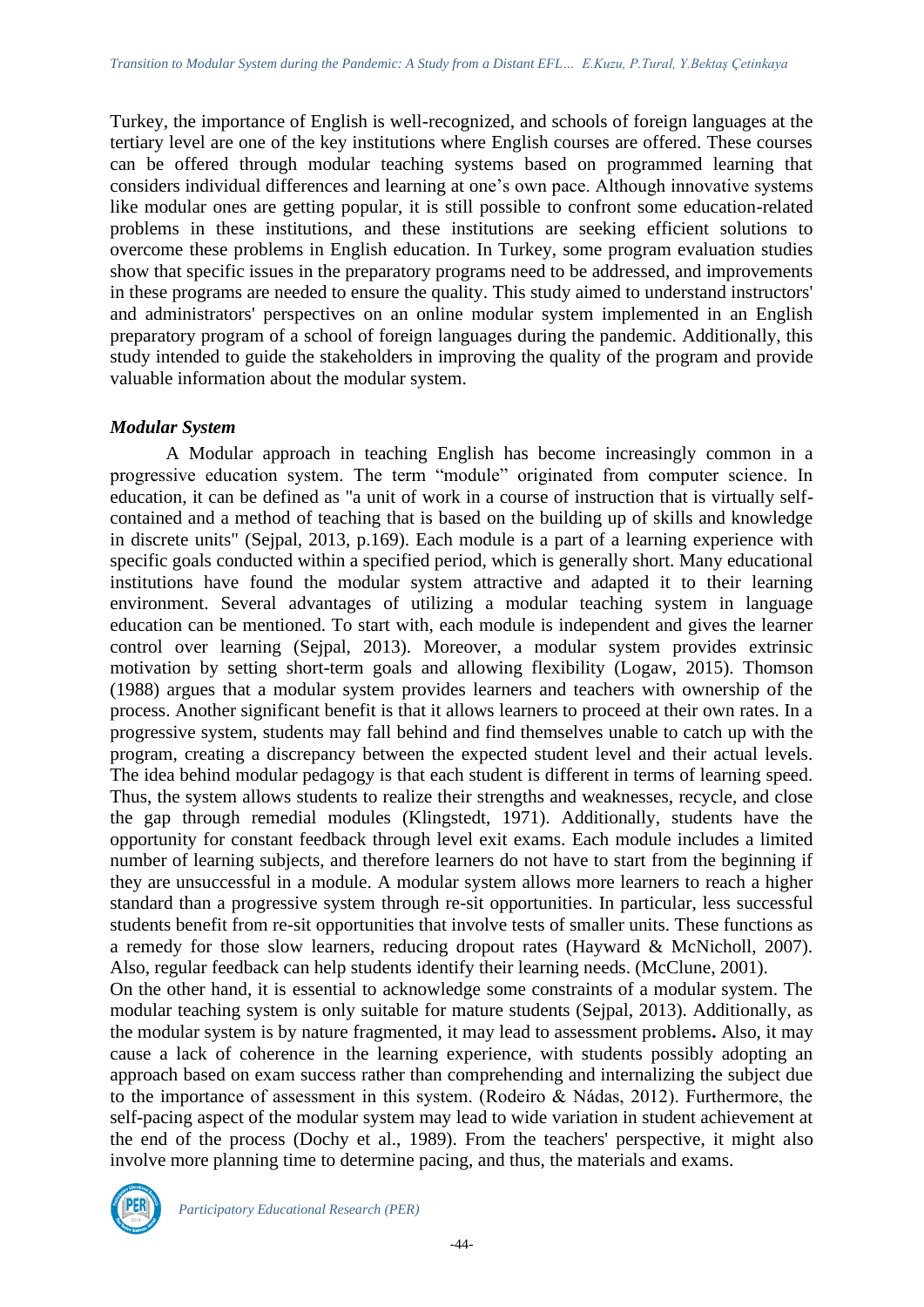Some studies focusing on using the modular system in language teaching can be found in the literature. İşcan (2016) carried out a mixed-method study in the Turkish context aiming to determine students' and instructors' opinions on the modular teaching program and its various dimensions at a school of foreign languages. The results showed that the participants believed that the modular curriculum was more fruitful than the traditional system, and it could be revised to increase its effectiveness. In a study with similar positive results, Ibyatova et al. (2018) aimed to assess the effectiveness of a modular system on students' performance, achievement, and motivation, in comparison with the traditional system. They concluded that modular syllabuses were valuable and motivating and helped students follow the course, although improvements were needed. Furthermore, the study conducted by Nardo (2017) showed that the modular system enhanced learner autonomy. Studies conducted by Gömleksiz (1999) and Erarslan (2019) similarly revealed positive outcomes. However, it is also possible to encounter contradictory results. Coşkun (2013) investigated a modular intensive general English language program to reveal students' and instructors' perceptions concerning the materials, teaching process, and assessment. Based on the data from student questionnaires and instructor interviews, Coşkun concluded that the modular system had some weaknesses and should be replaced by a more manageable and feasible system. In a similar study, Tercan (2018) examined the modular system of an EFL preparatory program at a university to understand whether the students' and instructors' perceptions were consistent with the objectives of the program. The mixed-method study revealed some shortcomings of the modular system, such as the speed of the expected learning. In a similar vein, Shah et al. (2013) stressed participants' challenges regarding the lack of time to achieve curriculum objectives. Lastly, Abbasian and AfsharImani (2012) investigated teachers' and learners' perspectives toward the modular EFL program, revealing that many teachers thought that the modular system did not match the criteria for a well-organized English program.

## *Program Evaluation*

Like other countries in EFL contexts, English was selected as the medium of instruction in many universities in Turkey. Thus, the importance attributed to preparatory schools has increased because of their crucial role in equipping students with necessary language skills for their departmental studies. Attending English educational programs in EFL countries became mandatory (Yıldırım & Okan, 2007), leading to numerous questions concerning the implementation of these programs. Therefore, evaluating language programs has become an area of research (Arap, 2016). Many possible reasons can be put forward to justify program evaluation. First of all, the stakeholders require information about the program and need assuring that any improvements made will be based on the evaluation results (Newcomer, Hatry & Wholey, 2010). Moreover, evaluation can be a reference point for decisions about the teaching process and the materials (Marcinkonienė, 2005). Nunan (1988) underscores that a curriculum will be incomplete without evaluation and many studies focus on this issue.

A number of studies investigated language programs in EFL countries. To mention but a few, Dehkordi and Talebinezhad (2018) investigated the effectiveness of a grammar teaching program. Based on the data from students and instructors, they found that the program was effective in many aspects, but some components needed revision, including productive skills, teaching methods, and the program objectives. Moreover, a similar study by Yousif (2017) examined the effectiveness of a language preparatory program with data from students and instructors. Interestingly, Yousif concluded that the program was ineffective in improving learners' skills, and the participants held negative attitudes towards teaching materials,

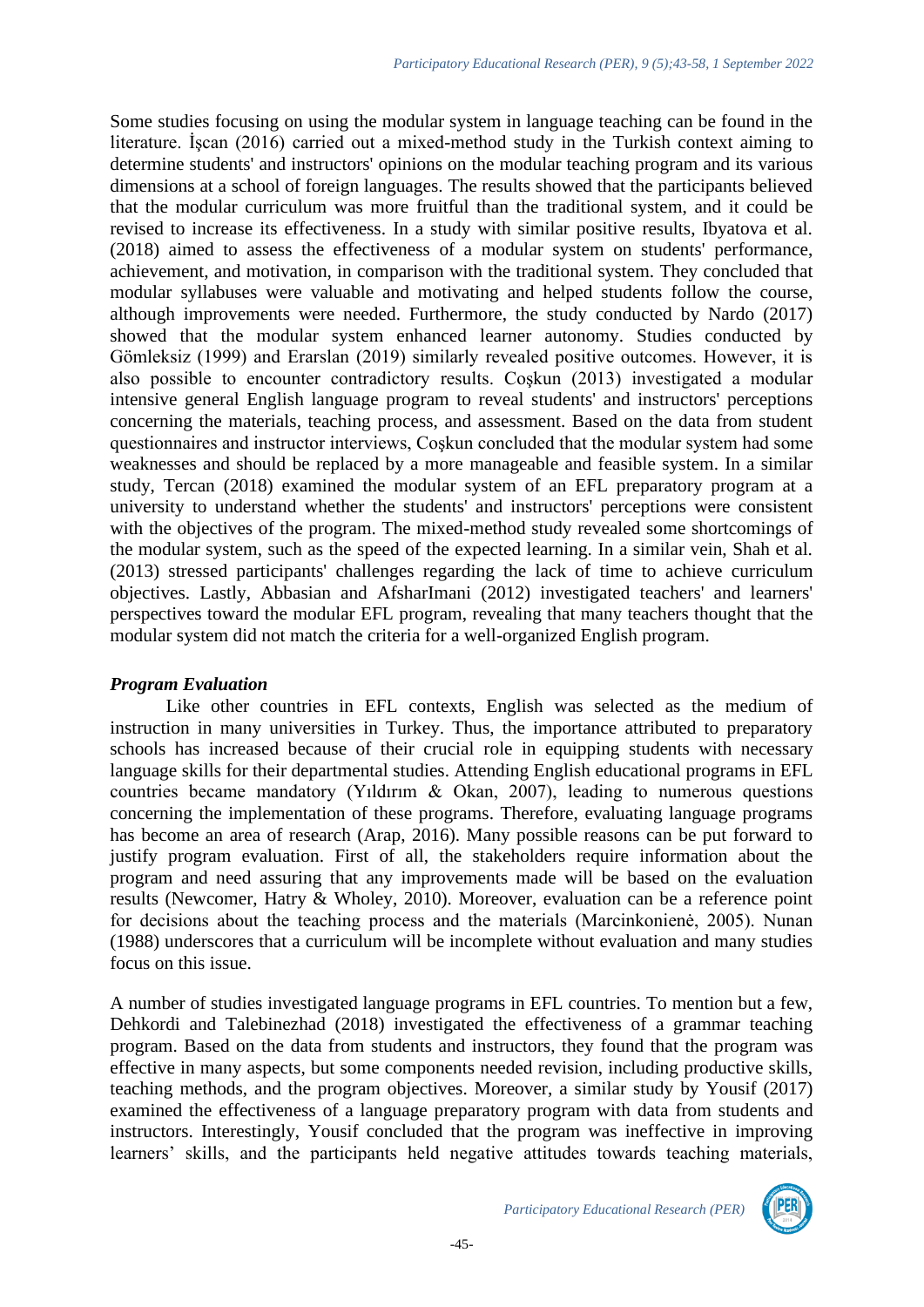especially coursebooks. Mede and Uygun (2016) carried out an evaluation study to reveal the extent to which a preparatory program for English Language and Literature and Translation departments was able to fulfill language and learning needs. This mixed-method study showed that the students generally agreed that the program improved their basic language skills and their ability to apply language strategies in tasks. Lastly, four state university preparatory programs in Turkey were investigated by Arap (2016). After analyzing the mixed data, Arap concluded that students were satisfied, but instructors were more optimistic about the program than students.

## *Online Learning during the Pandemic*

In recent decades, technology has evolved, strongly affecting education via an increase in online learning platforms. However, this process has been intensified by the dramatic effect of COVID-19, which has deprived over one billion students of education from elementary to university level all around the world. As a result, distant education programs started to be implemented, and both synchronous and asynchronous teaching-learning platforms have replaced traditional face-to-face education, including English language programs. Online education provides flexibility to English language learners, who can learn anywhere at any time (Xia et al., 2013). Also, synchronous and asynchronous learning platforms provide learners with rich resources, helping them become more proficient in English (Fageeh & Mekheimer, 2013). However, it is essential to mention some burdens of online education for both educators and learners. First of all, educators might find themselves in an unfamiliar teaching platform. English lessons are sometimes conducted asynchronously in online education, which might block effective communication and interaction and reduce the authenticity of communication (Pazilah et al., 2019). Thus, students might have difficulties improving their language skills, especially speaking skills (Bailey & Lee, 2020). Technical issues are also considered as one of the common problems related to online education (Halim & Hashim, 2019), including problems with the internet connection or access to the necessary devices.

Recently, several studies have been conducted to investigate online education during the pandemic era. Oraif and Elyas (2021) investigated the effectiveness of online education in terms of learners' online engagement, showing that it increased overall engagement among EFL Saudi learners. Similarly, Rahim and Chandran (2021) concluded that EFL students perceive online learning as a better alternative to traditional face-to-face classrooms and stressed some disadvantages, such as technical problems and insufficient technology skills of teachers and students. On the other hand, some studies, especially in the COVID-19 period, yielded mainly adverse effects of online education. Octaberlina and Muslimin (2020) stressed some barriers in implementing online education, such as slow internet connection, unfamiliarity with e-learning and physical problems, such as eye strain. A similar study by Haryanto (2021) indicated mainly negative effects of online education, including focusing on assignments rather than the learning process itself and technical problems like internet access.

Currently, in the many English-medium universities around the world, students need to be proficient in English before starting their departmental courses. Therefore, University English language preparatory schools hold an important place in an EFL context such as Turkey. This study was designed to investigate the experiences of English preparatory program instructors and administrators during the implementation of a newly adopted modular system at a public university. The focus is the implementation of the modular system, and the pandemic makes this study more valuable because of the dramatic changes this caused. In this study, the main



*Participatory Educational Research (PER)*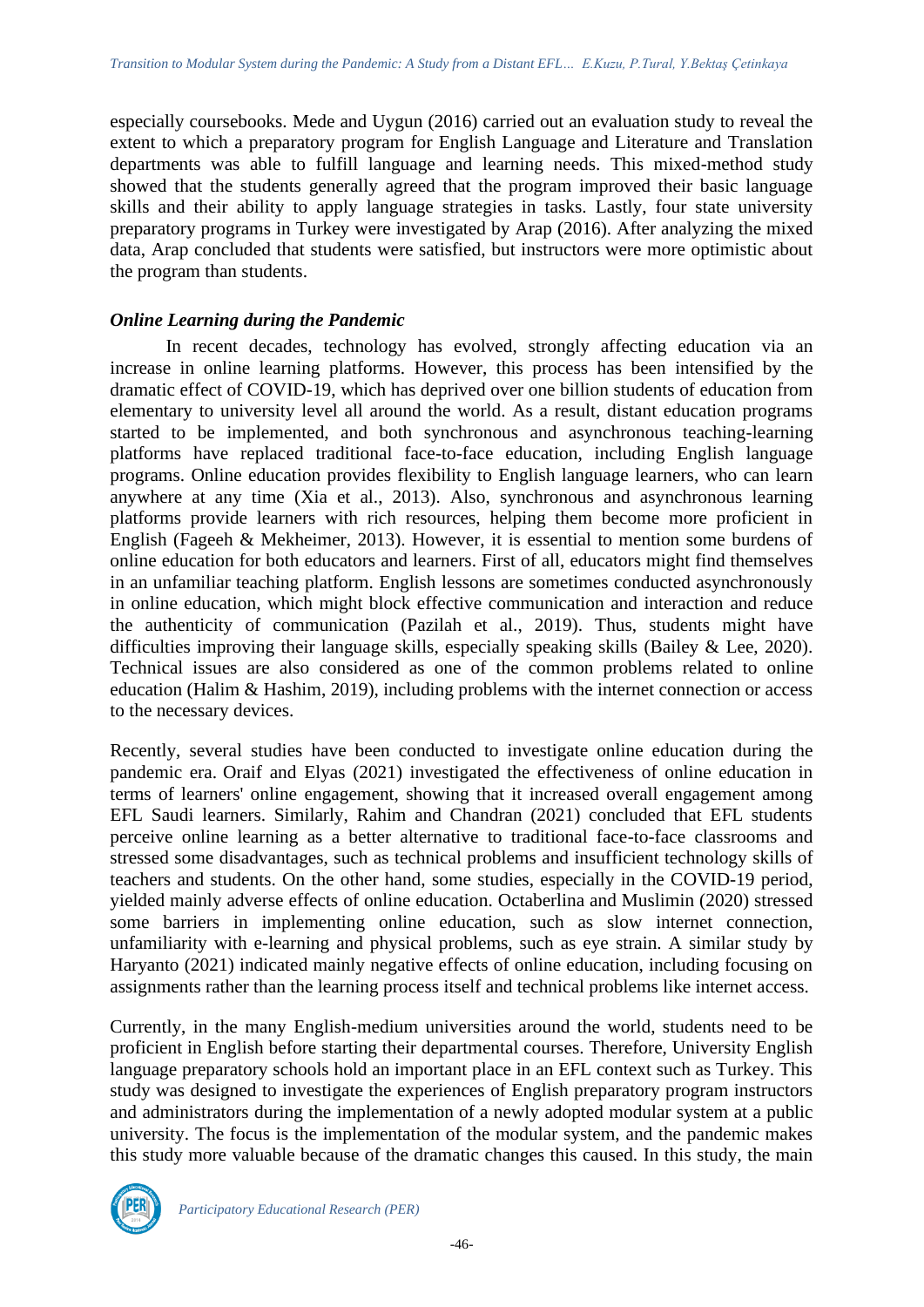aim was to reveal preparatory school instructors' and administrators' insights about a modular system, which, due to the pandemic, needed to be implemented online in a school of foreign languages of a Turkish university. Any program needs to be evaluated to see its effectiveness. The results and the implication obtained from this study can provide feedback to the stakeholders, in addition to the fact that the study can be utilized in improving better language programs.

The following research question guided this qualitative study:

• How are the instructors' and administrators' experiences and opinions about using a modular system implemented online during the pandemic?

## **Methodology**

## *Research Design*

The qualitative research paradigm was adopted to fulfill this aim. Creswell (1998) defines qualitative research as "an inquiry process of understanding based on distinct methodological traditions of inquiry that explore a social or human problem" (p.15). The aim is to build a complex, holistic picture by analyzing comments, reporting detailed views of informants, and conducting the study in a natural setting. Moreover, the underlying reason for a qualitative research design was to obtain a deeper understanding of the participants' experiences and views about the modular system and online education. As a qualitative research design, a case study was utilized. Creswell (2002) defines case study as "an in-depth exploration of a bounded system (e.g., an activity, event, process, or individuals) based on extensive data collection" (p. 485). In this case study, the observations and interviews were conducted to create detailed documentation of the implementation of the modular online EFL program.

## *Research Contexts*

The current study was conducted at a state university in Turkey, which offered an intensive English program that aimed to furnish students with foreign language skills to pursue their studies in their departments and use English for communicative purposes. The institution hosted 1254 preparatory students, but only around a thousand of these were active because of the pandemic. Following a placement test at the beginning of the semester, students were divided into three basic levels: elementary, pre-intermediate, intermediate. The study was carried out in the 2020-2021 academic year, in which all classes were offered online because of the COVID-19 pandemic. By coincidence, online education started simultaneously with the transition to the implementation of the modular system. As a result, the academic staff witnessed radical changes in the education system in that academic year. The modular system included four eight-week modules (fall 1, fall 2, spring 1, and spring 2). During each module, the students were expected to attend daily online lessons and watch weekly videos that their instructors prepared and uploaded for the asynchronous part. The asynchronous videos were in lecture format and included materials from the coursebook. During the week, students attended synchronous online lessons, five hours per week in fall 1 and fall 2 terms, and ten hours a week in spring 1 and spring 2. In the synchronous lessons, the teaching focused on the writing and video parts of the book and the workbook. The rest of the book was covered through asynchronous videos. As for the assessment, there was one online quiz (25%), two tasks (25%) where students recorded and uploaded videos onto the

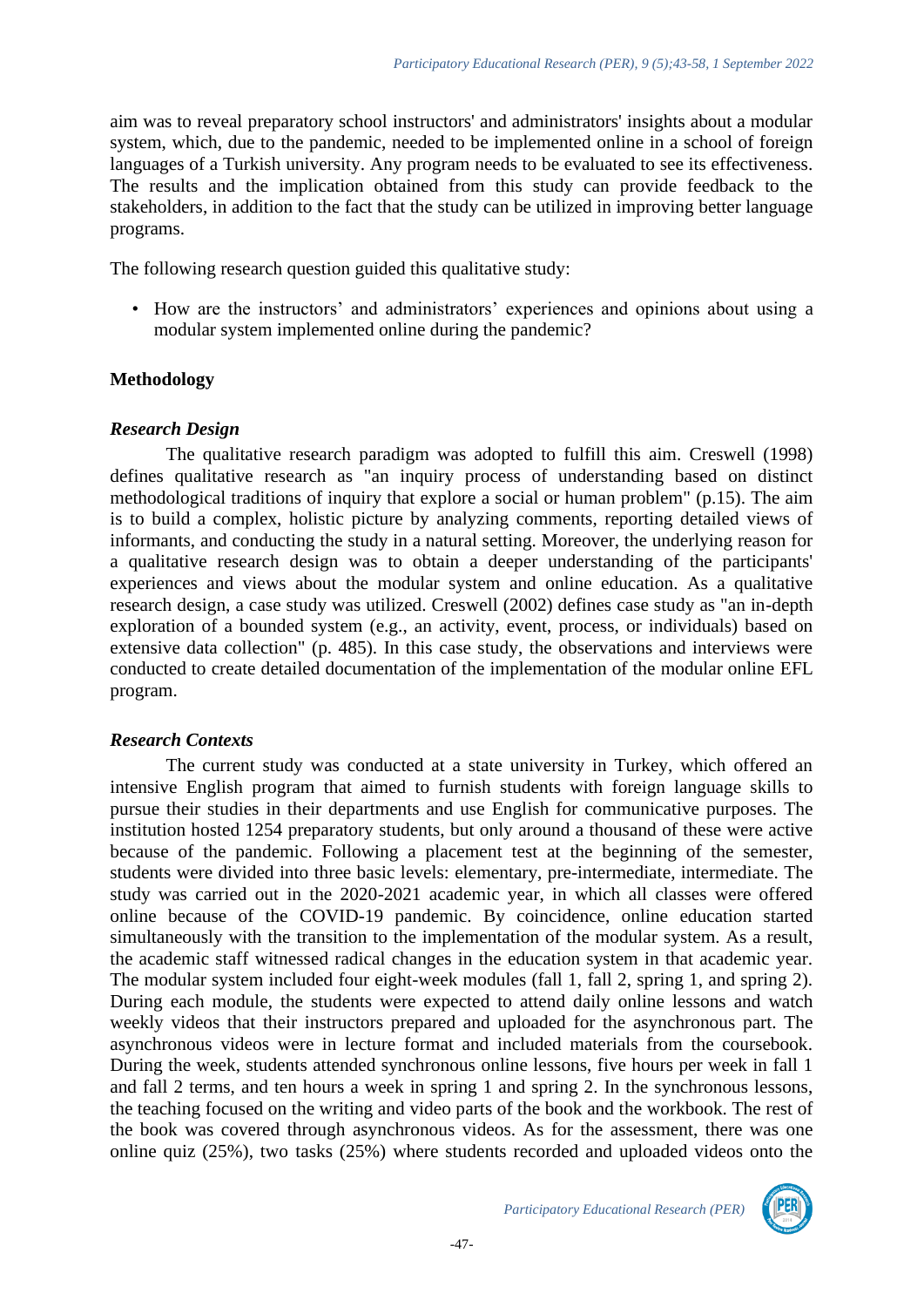UBYS (online system), three portfolios (25%), and a class participation grade (25%). The class participation grade included synchronous lesson participation (5%) and completing coursebook activities online (20%). The lower synchronous lesson class participation grade was to avoid excessively penalizing students with technical limitations, thus providing equal education opportunities. Thus, synchronous lesson participation could not be forced, reflected by its small proportion in the total grade. Students with at least 55 points at the end of the module had the right to take a level exit exam/proficiency exam to pass the module. The exams included reading (60%), writing (20%), and speaking (20%) parts and were administered online, including the speaking exams, conducted through Microsoft Teams. For the speaking exam, one student was assessed by two teachers in each session, and students were required to use their cameras and microphones. Students scoring 65 or above passed the module. The exam for the last module was the proficiency exam for the whole year.

## *Participants*

In the prevailing study, convenience sampling was implemented. Convenience sampling can be defined as "selecting a group of individuals based on them being available for the study" (Fraenkel et al., 2012). For observations and interviews, all the instructors and administrators in the institution (the institution is the workplace of one of the researchers) were invited to participate in the study. Eight academic staff volunteered: the vice director, two coordinators, and five instructors. All were senior instructors with M. A. degrees. Three were male, and five were female. To provide confidentiality, pseudo names were used, which can be seen in Table 1.

| <b>Name</b>  | Gender | <b>Experience</b> | <b>Education</b>                                              |
|--------------|--------|-------------------|---------------------------------------------------------------|
|              |        | (year)            |                                                               |
| Burcak       | Male   | 15                | M.A. in English Language and Literature                       |
| Derin        | Male   | 12                | M.A. in English Language Teaching                             |
| Bilge        | Female | 10                | M. A. in Adult Education                                      |
| Azra         | Female | 13                | M.A. in Educational Administration, Inspection, Planning, and |
|              |        |                   | Economy                                                       |
| Bulut        | Male   | 9                 | M.A. in English Language Teaching                             |
| Akya         | Female | 11                | M.A. in English Language Teaching                             |
| Adalet       | Female | 14                | M.A. in English Language Teaching                             |
| <b>Birce</b> | Female | 10                | M.A. in English Language Teaching                             |

Table 1. Information about the participants

## *Data Collection Tools and Process*

For this study, observations and semi-structured interviews were utilized. Of the eight participants, two had no classes. Therefore, observations could not be conducted with those two participants. Each of the remaining six instructors was observed twice (90 minutes in total). All the observed lessons were online. After the observations, semi-structured interviews were conducted, and the participants' responses revealed further issues. The online interviews lasted about 20 minutes for each participant and were conducted in Turkish, their mother tongue. Interviews were all recorded and transcribed by the researchers.

## *Data Analysis*

The data analysis was carried out through thematic analysis, "a method for systematically identifying, organizing, and offering insight into patterns of meaning (themes) across a data set" (Braun & Clark, 2006, p.57). A six-phase approach was utilized (Braun and Clark, 2012). In the first phase, we familiarized ourselves with the data by repeatedly

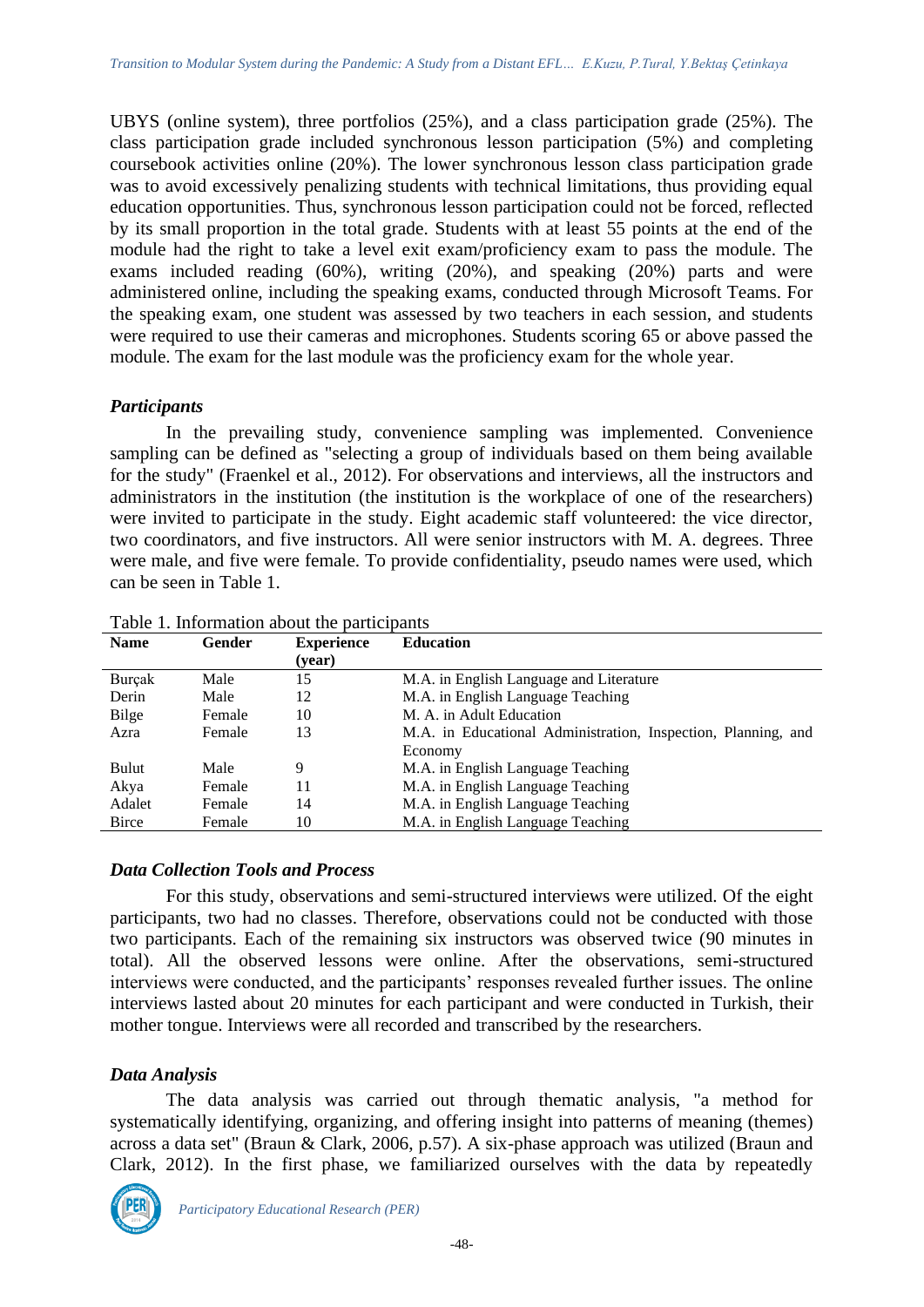watching the observation videos and reading the observation notes and interview transcripts. In the second phase, we generated initial codes by highlighting chunks of coded the data. Following this, we searched for themes, which "capture(s) something important about the data in relation to the research question and represents some level of patterned response or meaning within the data set" (Braun & Clark, 2006, p. 82). We reviewed potential themes concerning the coded data and entire data set in the next step. Finally, we produced the report. In order to ensure valid and reliable results, the researchers collaborated in the analysis process and the data collection process, as suggested by Creswell and Miller (2000). Additionally, the data was triangulated by various tools, including observations and interviews. Finally, the trustworthiness of the themes was confirmed by taking the opinion of an ELT instructor.

## *Role of the Researchers*

This study was conducted as part of a research methods course offered at the English Language Teaching Doctorate Program at a public university during the spring term of the 2020- 2021 academic year. This study was conducted with the collaboration of three researchers. After the research aim and the design of the study were decided, the first two authors collected data. The first researcher had an outsider role as a research assistant at another university. He provided an etic perspective during the data collection and analysis phases, whereas the second researcher, an instructor at the institution, provided an emic researcher perspective. The third researcher provided guidance throughout the process as the instructor of the doctorate course and was involved in the writing process of the research.

## **Results**

## *Experiences and Opinions regarding the Modular System*

## *Teaching objectives and assessment*

Each module in the new system lasted eight weeks, and the students had to pass an exam to continue the next term, which provided regular feedback. In this case, the participants believed that this system enabled the students to be aware of and prepare for future requirements. By preparing for each exam, they would avoid falling behind on the course topics. The following excerpt reflects the participants' general beliefs about this issue.

> *"In the modular system, the targets are closer, and the intended outcome is more obvious for all of us. In the previous system, the preintermediate level was divided because of the break. However, this system is different because the instructor can clearly see the short and long-term goals. A more compact system, I love it"* (Bulut).

Bulut highlighted the students' greater awareness of the short-term targets like other student participants. The instructors also were able to stay focused on these targets and feel more confident in the process. They were also happy because classes were more homogeneous, which made the teaching process more manageable. In that sense, introducing the modular system brought some advantages in terms of assessment. The participants underlined that the modular system enabled a more systematic testing procedure. They highlighted that a more systematic assessment became possible because the students had to take an exam at the end of each level, as well as quizzes and other tasks and portfolios. In this respect, the participants stated that the weighting of the exams became easier to manage.

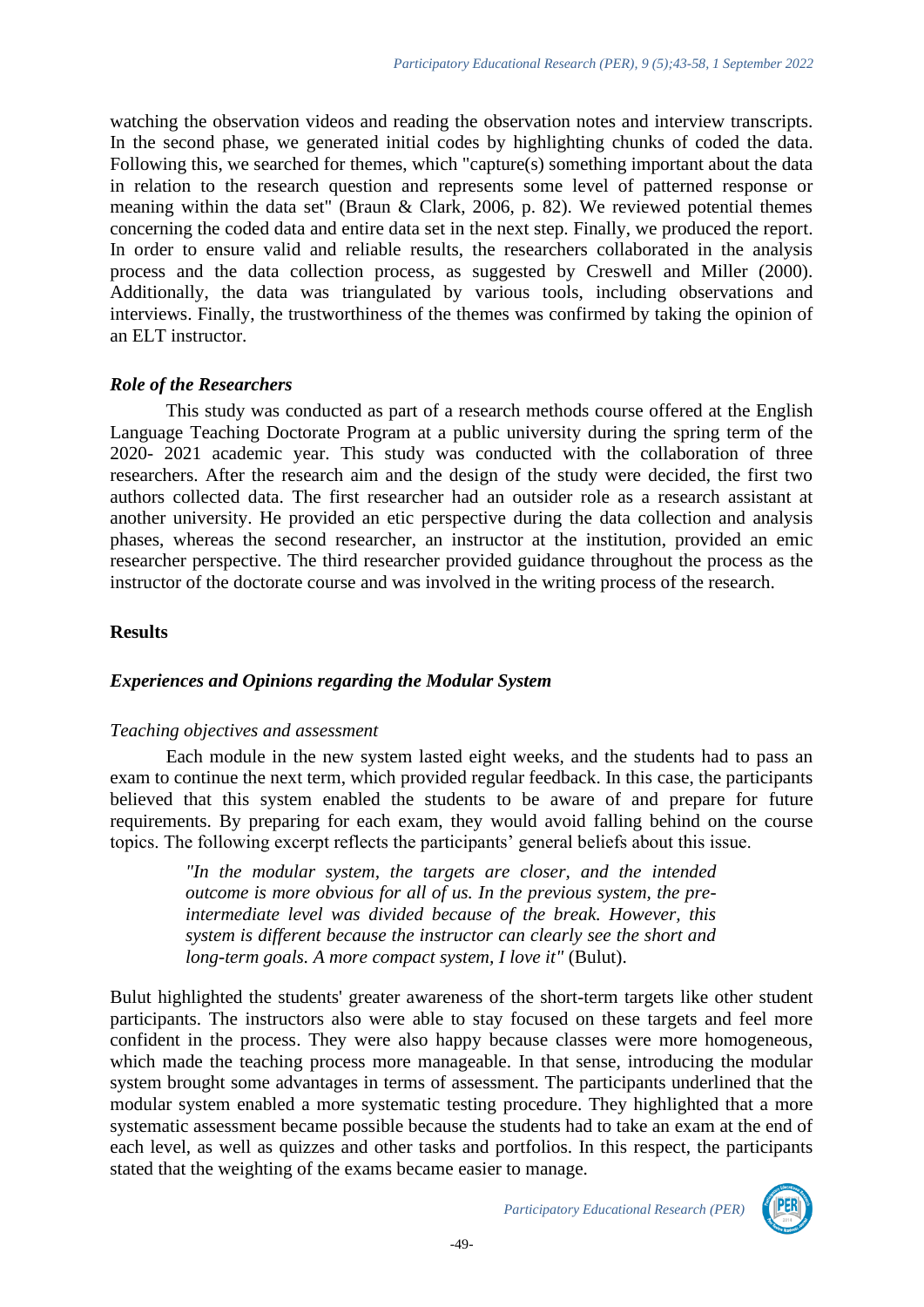## *Workloads for instructors and administrators*

Despite positive attitudes toward the modular system, the instructors and administrators were aware that the new system had brought extra concerns and increased their workloads. The modular system was divided into four eight-week terms. At the end of each module, they were responsible for an exit exam and the quizzes applied during the term. Moreover, they covered a coursebook each term, i.e., the workload of the courses was also intense. Because of the long and intensive academic calendar, the academic staff had to relinquish part of their summer breaks. Many of the participants touched upon these issues, summed up in Bilge's comment:

> *"The academic calendar also intensified because of this new system. Many teachers complain about it. Normally, we started to conduct the finals around the end of May. We are going to do this in the first week of July right now. This is not very desirable. Most complaints at the moment are about the shortened summer break and having to give lectures in repeat classes as well as the intensity of topics.*" (Bilge).

As seen in the excerpt, the longer and more intense workloads terms were an issue of concern. The repeat class issue is another negative aspect discussed by other participants, and a consensus seemed to emerge that the number of repeat students would increase in face-to-face education. As a result, the instructors and administrators were concerned with the potential number of demotivated students in the coming years. They believed that this problem would coincide with the end of the academic year, already a time of mental tiredness and extra duties.

## *Blurring the Lines between Online Education and Modular System*

Because of the pandemic, the implementation of online education preceded by a few months the introduction of the modular system in the school of foreign languages. That is, online education was not planned, and implementing the modular system in online education was naturally unexpected and therefore not favored by the participants. In the study, it was seen that the participants tried to distinguish between online education and the modular system but were not always successful in this, which made it hard for them to evaluate two aspects separately. Still, the general tendency was that they supported the modular system while they uttered unfavorable statements about online education. To be more specific, they tended to associate the well-functioning parts of the program with the modular system and the negative parts with the online education.

> *"Actually, the objectives are clear enough and realistic under normal conditions, but not realistic under online conditions. But this is not about the new system. We couldn't get close to any target we set. I'm not very happy with the online. Maybe, a hybrid model is okay. I think the modular system goals are clear enough when it is face-to-face. It is even clearer for each level. Each level has its own targets and objectives."* (Akya).

As clear from the statement above, Akya was convinced that the objectives of the program were clear and reachable. However, they might be more difficult to achieve under online conditions because certain limitations of online education prevented them from effectively implementing the modular system. Nevertheless, we see that the participants were unwilling to completely abandon online education because it had some advantages, and the instructors

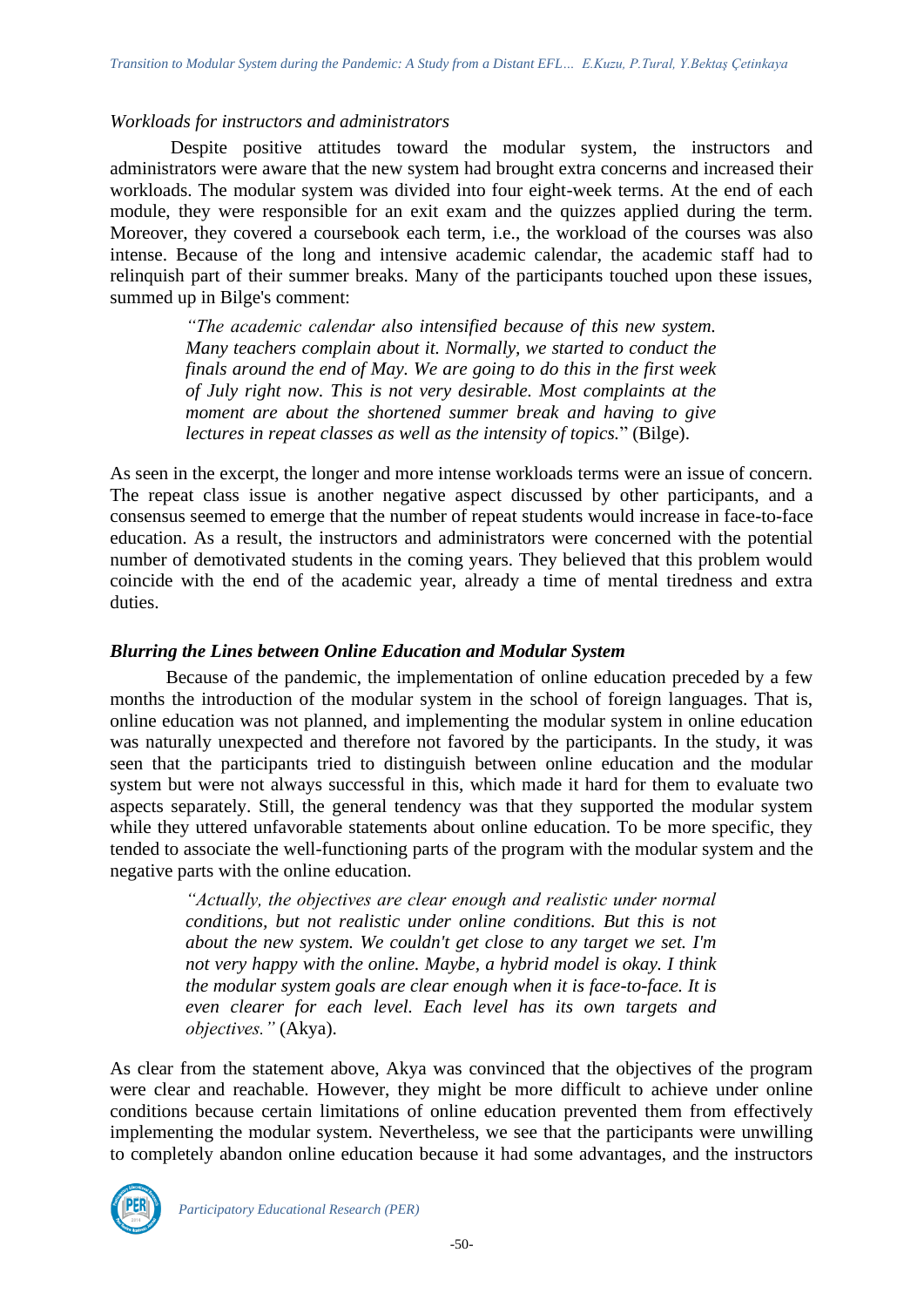and administrators indicated that a hybrid system might be more helpful.

*"Frankly, I am a supporter of the modular system because as we observe, we can see that success rises and slow learners are eliminated. Also, when we see that there is a homogeneous group in the same class, the motivation increases. You know what to give to the students. But whether a modular system can be online or not is a matter of question. I wish we could do this face-to-face. Our goals would be more realistic if it was face-to-face, but it's hard to know how far they've been achieved in online education."* (Adalet).

Above, Adalet also clearly underscored that the modular system was favorable because slower learners would be filtered out, and the success rate for the learners could be increased. However, Adalet was also hesitant about the modular system being implemented in online education, reflecting doubts about the modular system despite the general feeling that the system would be more effective in face-to-face education. They preferred to reserve their judgment until seeing how it would function in face-to-face education.

## *Experiences and Opinions regarding Online Implementation*

#### *Assessment*

Assessment was a significant issue regarding the implementation of the online modular system. Students were required to take an exit examination for each level in the modular system, and quizzes had to be administered online during the term. However, a procedure similar to a face-to-face test was needed without a system that could facilitate the implementation of reliable online exams. Students were given timed exams in online sessions and were not obliged to turn their cameras on, making it impossible to monitor the exam process. Students had many opportunities to exploit this flaw of online education by unauthorized behavior, and maybe they even allowed others to take the exam in their place. Both instructors and administrators addressed this issue. Especially, Azra underscored the issue with the following words.

> *"We do not know whether students receive support because online exams are not supervised. They can take the test with someone else, or their friends can attend the exams for them or use different internet resources during the exam. We do not know any of these. It is a question to answer whether they are learning or taking advantage of the system."* (Azra).

Alternative assessment tools also were available in the online program. The students were required to complete some online tasks and portfolios and watch the course recordings for missed synchronous lessons. However, the students can easily log on to the lesson without participating or even being present in front of the screen. In this case, the system would assume that the recording had been watched. As for the portfolios, the instructors noted that some students directly copied and pasted the information from internet sources to complete the work, i.e., deliberate plagiarism.

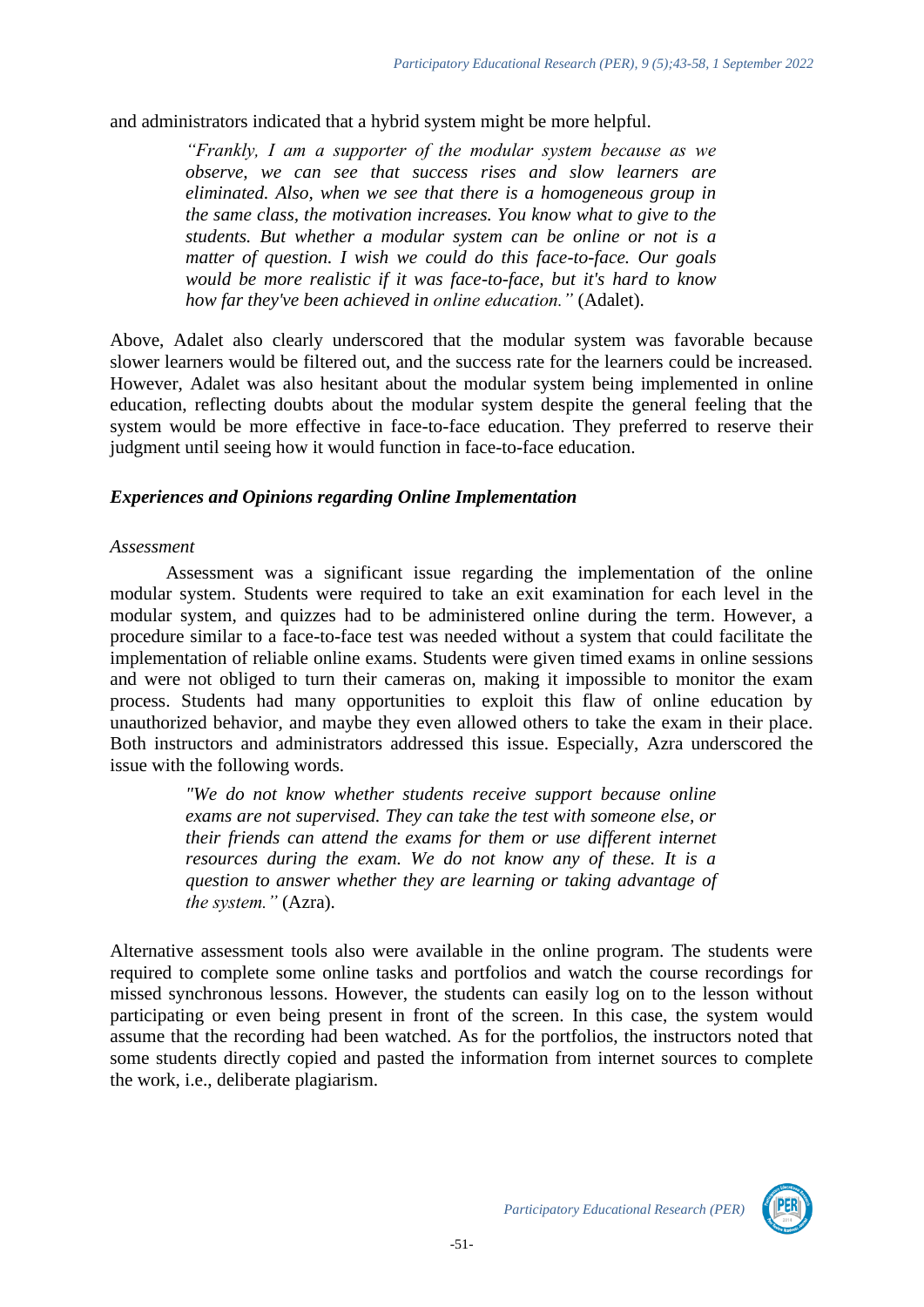## *Students' sense of responsibility*

Another critical issue regarding the implementation of the online modular system is the students' sense of responsibility. One of the limitations of online education is that it puts considerable responsibility onto students studying at home on their own. Put differently, it requires autonomous learners to get prepared for the online courses in advance. However, the study revealed that the students were not fully aware of their responsibilities. The instructors, in this respect, pointed out that the students were often unprepared for the classes and did not follow the assignments or attend the online courses. Correspondingly, some students felt demotivated as the teaching term proceeded. Relatively few students attended the online classes, supporting the participants' statements. Additionally, the instructors reported difficulty contacting the students because they did not check their e-mails or read messages in online groups. All these factors created difficulty in communication for the academic staff, which negatively affected the education process. Burçak made a comprehensive comment on these issues:

> *"For example, not many students attend classes in the last term. We cannot prevent this because every student doesn't have the necessary technological equipment, so we can't make online lessons compulsory. Also, it is challenging for students to reach critical information. Although our teachers report on WhatsApp or Instagram, we still have difficulties reaching the students. Our students still ask the same questions over and over."* (Burçak).

Obviously, participants generally agreed that the students were far from being responsible or autonomous learners. They often did not attend the online classes and sometimes failed to follow the assignments. Nevertheless, many of them were successful overall. The participants tended to associate this success with flaws of the online assessment rather than students' positive behavior. Some students did not have the technological equipment. This and other factors showed that neither the institution nor the students nor the academic staff was prepared for online education, regardless of the system being implemented.

## *Lack of classroom environment*

Given that the students were experiencing their first year in the preparatory school, there was little opportunity to meet instructors and peers face to face. Their interactions were possible during class hours. However, this was insufficient to develop close relations. Most of the participants emphasized this issue. In such an environment, it is to be expected that the teaching atmosphere is generally silent, contrary to the nature of language learning. According to participants, these issues also affected the teaching process, and the instructors reported great difficulty in making students active participants.

> *"The students join the online classes at first, and then the participation decreases because they see that they cannot communicate with the instructor and their friends. As a result, they gradually become demotivated and fail. Also, many students drop out after a while."*  (Birce).

Birce's statement points out that both students and instructors suffered from the limitations of the online environment. The students were obliged to be a part of an online teaching environment where they encountered unfamiliar people they could not get to know because of the environment and technical limitations. To be more specific, the students did not have to

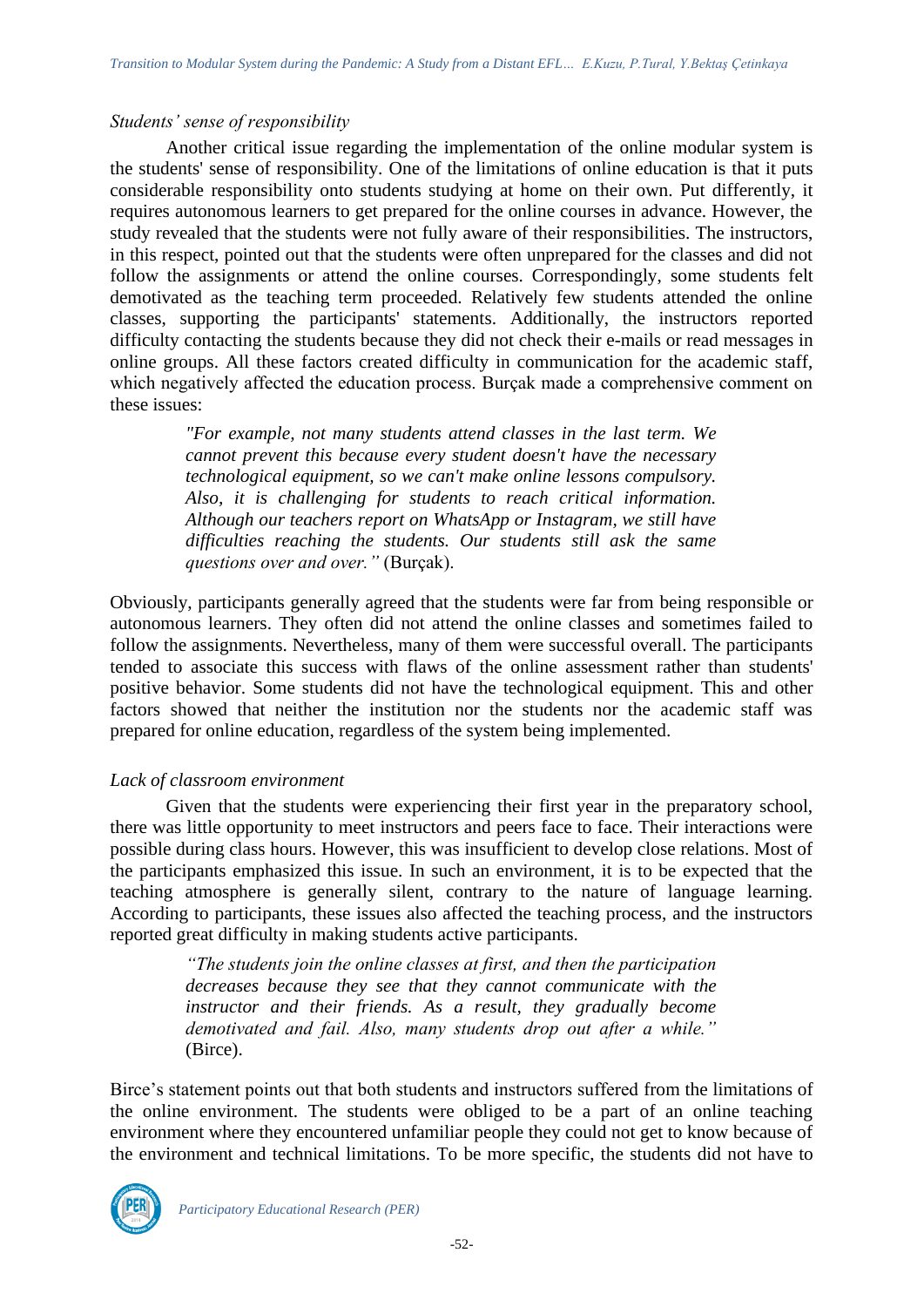turn on their cameras and could be recognized only by their voices. All these factors caused many of the students to lose their motivation. Most quit the live session, and some even completely dropped out of school. In classroom observation, it was seen that only a few, generally silent, students attended the live sessions.

As for the instructors, most admitted that they could not adapt their teaching methods to online education, which was forced on them by the pandemic. Therefore, this process caught the academic staff and the students unprepared. They could not produce interactive activities such as pair work and role-plays in an online environment. They had to rely on the coursebook or the material that they were able to share on the screen during the class. The instructors also underlined that they were constrained to directly lecture students, who were left in a position where they could only listen. These issues were also evident in classroom observations. They mostly follow traditional teaching methods, firmly focused on the coursebook.

At first, the instructors' qualifications for online education were open to question, but participants reported an opportunity to improve their technical skills during this process. Although they had more to learn about the use of technology, they were generally optimistic about their progress. It seemed that this unexpected situation had helped them understand the importance of incorporating technology into the teaching process and using online sources. The participants agreed that they could change the organization of the teaching by, for instance, adopting 'flipped' or at least 'flipped-like' learning. In this respect, online education may provide instructors with greater flexibility in their teaching processes**.** 

## **Discussion**

This study aimed to shed light upon the online implementation of a modular system to an English preparatory school program by drawing attention to the instructors' and administrators' perspectives. The focus was on the newly adopted modular system implemented through online education. Considering the novelty of the situation, the study revealed interesting results. Firstly, the participants generally held positive attitudes toward the modular system while they were hesitant about the online implementation. Similar to findings of other studies (e.g., Gömleksiz, 1999; Erarslan, 2019; Ibyatova et al.,2018), the results of this study also revealed language instructors' and administrators' positive perception of the modular system. The participants found the modular system valuable and motivating since each module had its targets, making the objectives more visible and, thus, more comprehensible, potentially making students more dynamic and focused. Therefore, both English instructors and administrators generally believed that the modular system yielded positive outcomes. The participants underlined that each module had short-term goals, making the students more aware of their progress and improvement. Given the newness of the modular system, the participants had the chance to compare it with the previous, more traditional system. Regarding this, the new system was generally agreed to be more fruitful. This finding was consistent with İşcan's (2016) study, which found the modular system more effective than the traditional one. A general characteristic of the modular system is that it facilitates early detection of the students' weaknesses, allowing remedial actions to be applied before students continue (Hayward & McNicholl, 2007). The instructors and administrators were aware of this aspect and stressed that the modular system allowed them to filter out the students who failed to progress by returning them to the same level in repeat classes. Therefore, regular feedback and systematic continuous assessment provided the instructors with plenty of opportunities to refocus on the topics that students failed to comprehend.

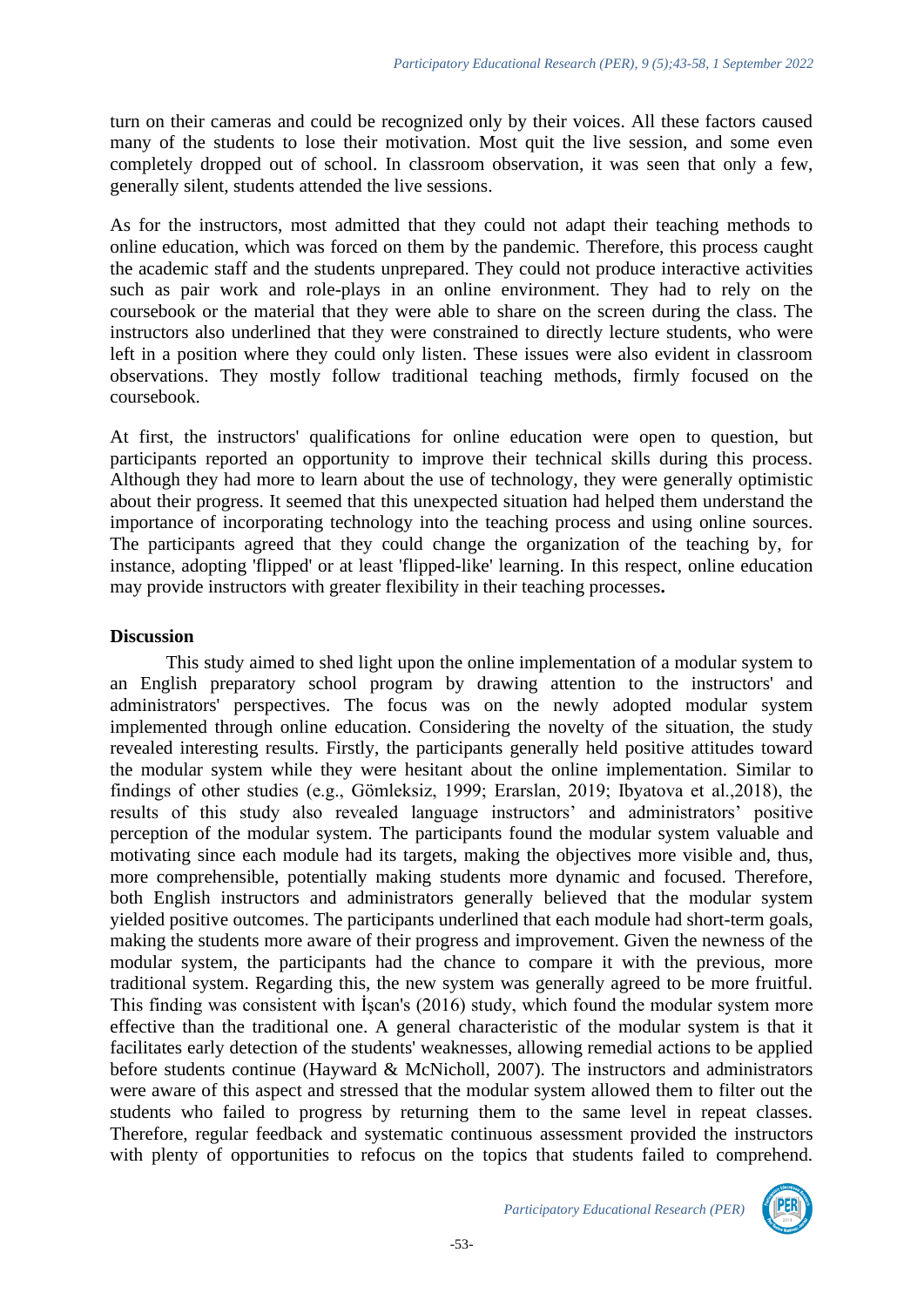Homogenous classes could be formed, and the instructors were able to adjust teaching to classes of students with similar characteristics and success levels.

As for the drawback of the new system, the online modular system presented some significant challenges regarding the limited teaching and learning activities in online classes, the difficulty of monitoring learners' progress through learners' individual work, and doubts regarding the reliability of online assessment. The instructors initially found that they were unable to utilize effective teaching methods in online education. They had to cover the topic while students remained passive listeners. Therefore, the positive effects of the transition to the modular system were overshadowed by online education to some extent. The teaching was too dependent on the coursebook in the absence of opportunities for interactive activities like pair work and role-plays, which were more applicable in face-to-face education. Lack of classroom environment, thus, was seen as a hindrance for online modular education because learners need primary supportive materials in each module such as desks, classrooms, performances, equipment, which are facilitative for effective and meaningful learning as well as healthy human development (Panganiban & Madrigal, 2021).

The online modular system was new to both students and instructors. Additionally, the implementation coincided with the pandemic, forcing institutions to continue education in isolated environments. This sudden system change in an unexpected time hardened engagement among students. The students and instructors were deprived of a physical teaching environment. The feeling of alienation resulted in the sense of lack of classroom environment. This also affected the teaching process since the students' attendance in online classes declined over time. This problem was attributed to the lack of a friendly face-to-face environment because of online education. The instructors also highlighted the difficulties in being in touch with the students through online platforms, and they believed that that was the central problem in the program. Also, the students could sometimes use the nature of online education to their advantage by turning their cameras off to avoid participating actively in the lessons. Also, they tended to miss classes because it was not compulsory. Therefore, the study showed that these issues needed to be considered in the program. From this perspective, similar to Eraslan's (2019) study, the results showed that although the modular system was influential in many ways, good planning and organization were needed.

Since each module is independent (Sejpal, 2013) and the modular system provides flexibility (Logaw, 2015), learners can have control over their learning and be independent, responsible, and autonomous. The language instructors utilized the flexibility of the modular system by asking the students to study the topic individually, thus leaving more time for in-class activities. However, the results indicated that many learners were unable to behave responsibly or learn autonomously under the current conditions. They did not complete individual work and missed online classes. Furthermore, they failed to communicate with their instructors in or outside the classroom. As an example of this problem, the students needed to watch the recording of the online classes when they missed the live ones but playing the recording for just an instant would register the student as having watched the video. They also underscored that the online modular system had seemed to work well so far, although this may be an illusion since the students could easily exploit weaknesses in the online education and assessment. Another challenge of the online implementation of the modular system was the assessment. The instructors doubted the reliability of the assessment outcomes because the process could not be controlled. Additionally, there were some graded tasks, but the instructors felt that online systems could not be trusted because the students could easily cheat.



*Participatory Educational Research (PER)*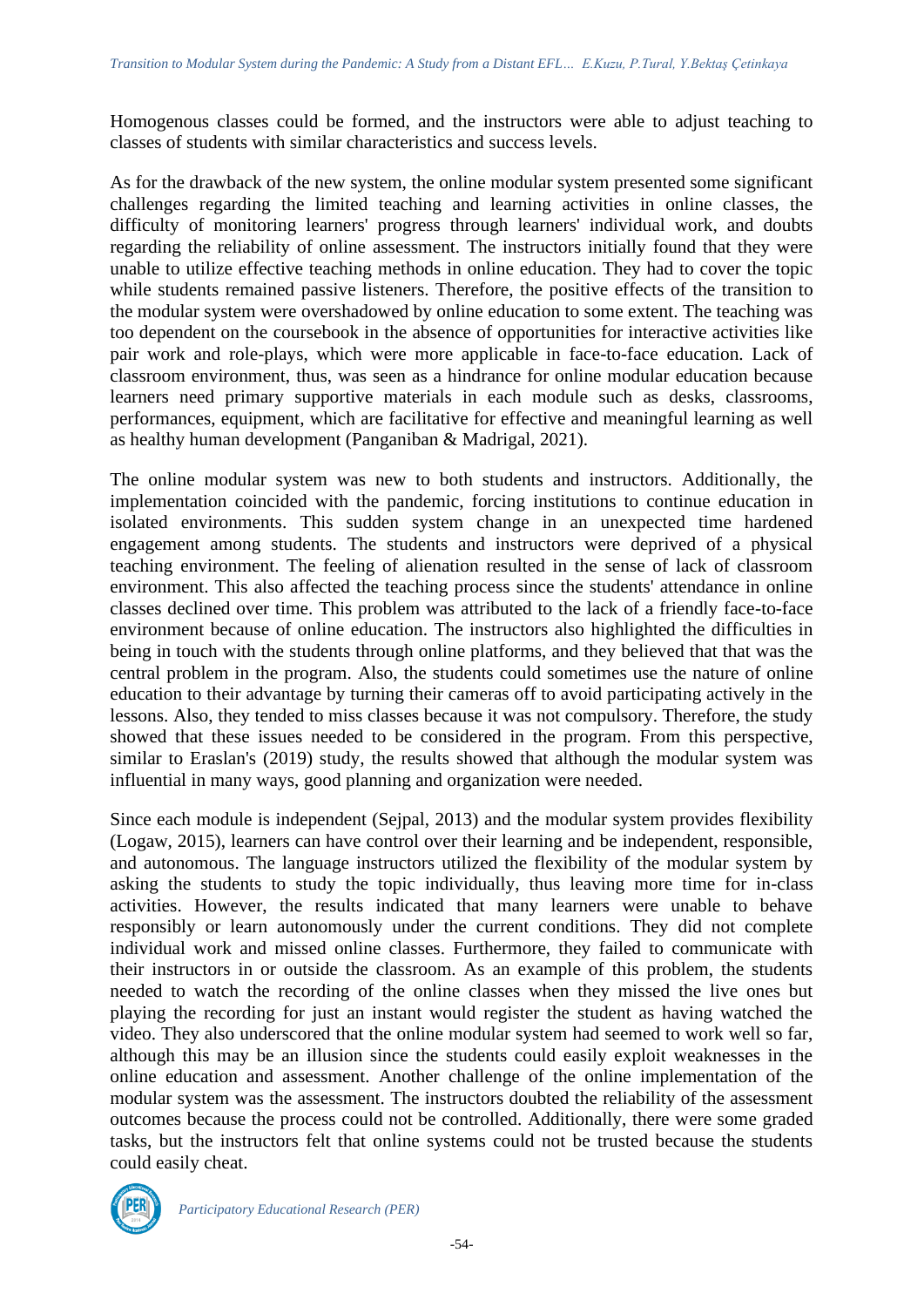Some other drawbacks of the new system were evident. For example, the instructors highlighted the issue of workload: they had to work longer, with fewer breaks. The content of each module was intense. In the repeat classes, demotivated and less successful students required extra effort, and these classes were not popular with instructors. In many studies (e.g., Haryanto, 2021; Octaberlina & Muslimin, 2020; Rahim & Chandran, 2021), technical problems have been an important issue, hindering effective teaching. Some students lacked the necessary technological devices, and the instructors found it challenging to create an interactive teaching atmosphere in an online environment. Unfortunately, the absence of such an environment was an enormous obstacle for language teaching, which relies on interactive communication.

## **Conclusion**

The purpose of this qualitative study was to gain insights into how an online modular system in an English preparatory school program was being implemented from the perspectives of the program instructors and administrators as informants. The results indicated that the participants held relatively favorable attitudes toward the online modular system but experienced challenges while implementing it. The modular system provided clear goals and objectives for both instructors and learners and flexibility to learners to do individual study at home, thus, leaving more time for instructors to focus on the activities in online classes. It was revealed that the online modular system was influential in many ways. The targets were obvious; it let the students learn at their own speeds; and it put more responsibility on the students. Still, some issues needed to be addressed resulting from the online aspects of the program. Although the online modular system provided the students and instructed with a myriad of learning/teaching opportunities and a healthier process, the parties could not fully make use of these advantages. It appeared that a full online modular system created challenges for both instructors and learners in the learning process. The instructors were unable to apply all the teaching methods, create interactive activities, connect with the students, implement reliable assessments, or enforce attendance. On the other hand, the students refused to turn on their cameras or speak in class. Furthermore, they were neither sufficiently responsible nor autonomous to take advantage of the modular system. Technical problems also became a critical issue in the programs. It can be concluded that the stakeholders were ill-prepared for implementing the online modular system. Thus, the new system led to confusion for instructors regarding the true nature of the modular system. At this stage, it would be more productive to implement the modular system as a hybrid model, allowing for some face-to-face interaction and face-to-face assessment. In the meantime, it is recommended to provide in-service training to develop technological pedagogical knowledge of English instructors and raise language learners' awareness regarding learner autonomy.

## **References**

- Abbasian, G. R., & AfsharImani, S. S. (2012). Teachers-learners' evaluation of modular EFL program, *Journal of Academic and Applied Studies, 2*(10), 34-75.
- Arap, B. (2016). *An investigation into the implementation of English preparatory programs at the tertiary level in Turkey* (Master's Thesis, Çukurova University). The Institute of Social Sciences, Adana, Turkey.

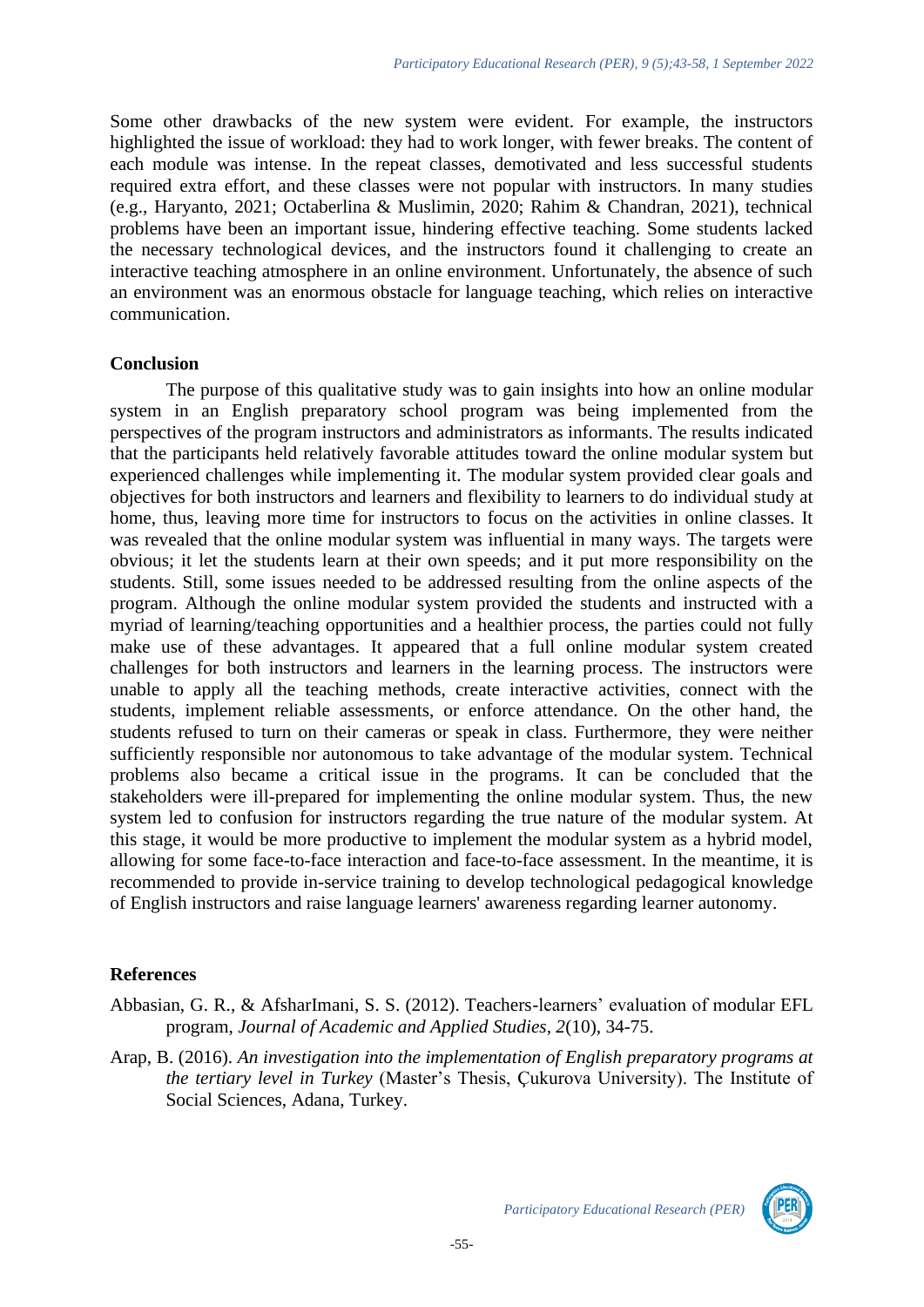- Bailey, D. R., & Lee, A. R. (2020). Learning from experience in the midst of COVID-19: Benefits, challenges, and strategies in online teaching. *Computer-Assisted Language Learning Electronic Journal, 21*(2), 176-196.
- Braun V, & Clarke V. (2006). Using thematic analysis in psychology. *Qualitative Research in Psychology, 3(*2), 57-71.
- Creswell, J. W. (1998). *Qualitative inquiry and research design: Choosing among five designs.* Sage Publications.
- Creswell, J.W. (2002). *Educational research: Planning, conducting, and evaluating quantitative and qualitative research.* Merrill Prentice Hall.
- Creswell, J. W., & Miller, D. L. (2000). Determining validity in qualitative inquiry. *Theory into Practice*, *39*(3), 124-130.
- Dehkordi, M. E., & Talebinezhad, M. R. (2018). A CIPP approach to evaluation of grammar teaching program at a high school in Iran. *Journal of Applied Linguistics and Language Research, 5*(2), 241-260.
- Dochy, F.J.R.C., Wagemans, L.J.J.M., & Wolf, H.C. (1989). Modularisation and student learning in modular instruction in relation with prior knowledge (ED 386434). *ERIC*. <https://files.eric.ed.gov/fulltext/ED386434.pdf>
- Erarslan, A. (2019). Progressive vs modular system in preparatory school English language teaching program: A case of system change at a state university in Turkey. J*ournal of Language and Linguistic Studies, 15(*1), 83-97.
- Fageeh, A., & Mekheimer, M. A. A. (2013). Effects of Blackboard on EFL academic writing and attitudes. *JALT CALL Journal, 9*(2), 169-196.
- Fraenkel, J. R., Wallen, N. E., & Hyun, H. H. (2012). *How to design and evaluate research in education* (8th ed.). McGraw-Hill.
- Gömleksiz, M. N. (1999). A *Comparison of modular approach and traditional approach on students achievement in foreign language teaching*. (PhD Dissertation, Fırat University). The Institute of Social Sciences, Elazığ, Turkey.
- Halim, M. S. A. A., & Hashim, H. (2019). Integrating web 2.0 technology in ESL classroom: A review on the benefits and barriers. *Journal of Counseling and Educational Technology, 2*(2), 1-8.<https://doi.org/10.32698/0381>
- Haryanto, E. (2021). Emergency education policy: EFL undergraduate students' views on online learning during the COVID-19 pandemic. *IRJE Indonesian Research Journal in Education, 5*(1), 142-158.<https://doi.org/10.22437/irje.v5i1.12602>
- Hayward, G. and McNicholl, J. (2007). Modular mayhem? A case study of the development of the A-level science curriculum in England. *Assessment in Education, 14*(3), 335- 351.
- Ibyatova, L., Oparina, K., & Rakova, E. (2018). Modular approach to teaching and learning English grammar in technical universities. *Proceedings of the International Scientific Conference. Society Integration Education, 1,* 139-148. [https://doi.org/10.17770/sie2018vol1.3229](https://doi.org/HYPERLINK%20%22http:/dx.doi.org/10.17770/sie2018vol1.3229%2210.17770/sie2018vol1.3229)
- İşcan, S. (2016) The assessment of modular EFL curriculum in PAU prep classes. *International Journal of Science and Research (IJSR), 5(*8), 1988-1994.



*Participatory Educational Research (PER)*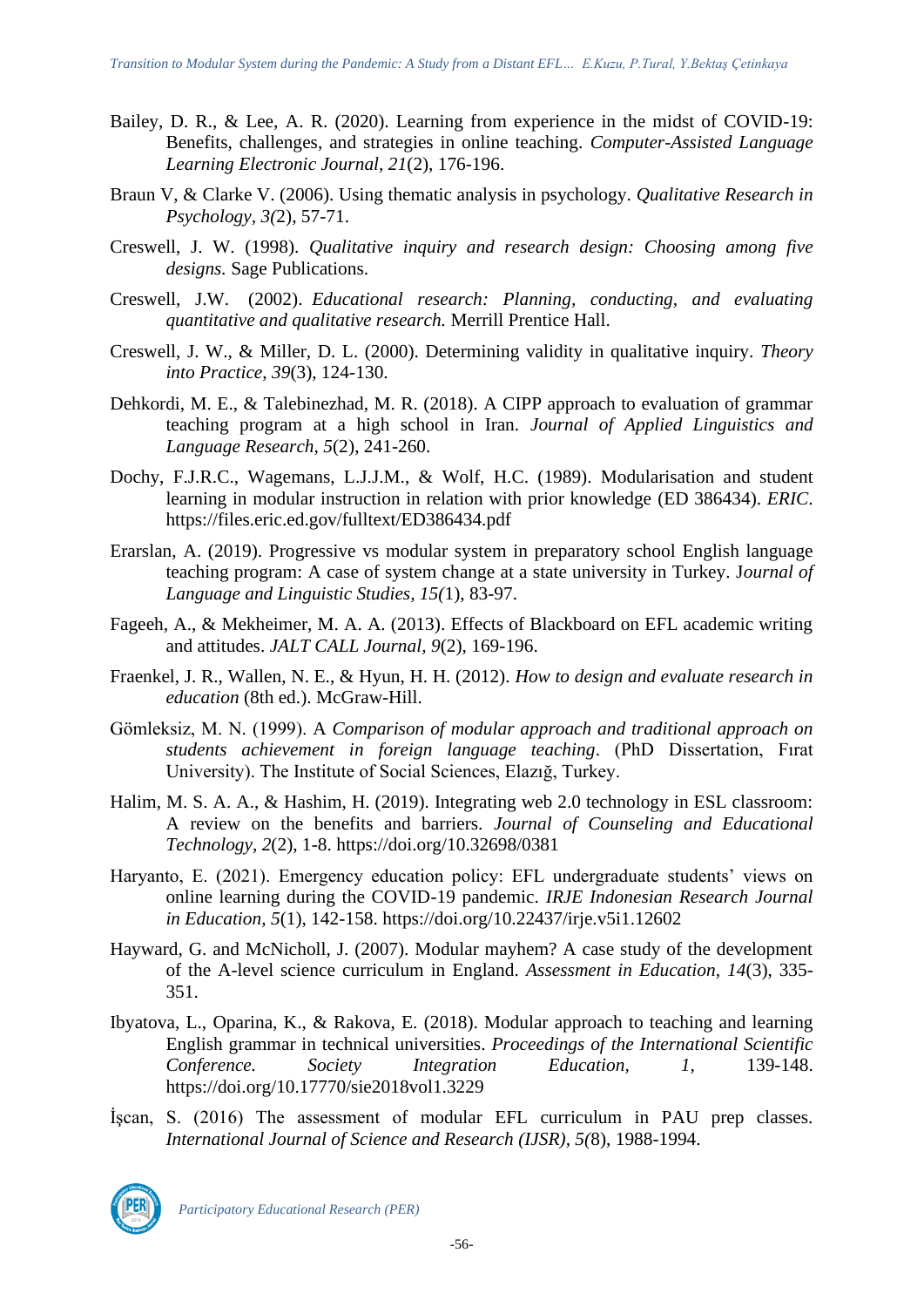- Logaw, M. (2015). *Modularization and the practices of module development in selected Ethiopian universities* (PhD Thesis, Addis Ababa University), Institute of Educational Research.
- Klingstedt, J. L. (1971). Developing instructional modules for individualized instruction. *Educational Technology, 11*, 73-34.
- Marcinkoniene, R. (2005). Lessons to be learnt from the course evaluation: A case study of Kaunas University of Technology. *Studies About Languages, 7*, 1648-2824.
- McClune, B. (2001). Modular A-levels who are the winners and losers? A comparison of lower-sixth and upper-sixth students' performance in linear and modular A-level physics examinations. *Educational Research, 43*(1), 79–89. <https://doi.org/10.1080/00131880010021302>
- Mede, E., & Uygun, S. (2016). Evaluation of a language preparatory program: A case study. *ELT Research Journal, 3*(4), 201-221.
- Nardo, M. T. B. (2017). Modular instruction enhances learner autonomy, *American Journal of Educational Research, 5*(10), 1024-1034.
- Newcomer, K. E., Hatry, H. P., & Wholey, J. S. (2015). Planning and designing useful evaluations. In K. E. Newcomer, H. P. Hatry & J. S. Wholey (Eds*.), Handbook of practical program evaluation* (pp. 7-34). Jossey-Bass.
- Nunan, D. (1988). *The learner-centred curriculum: A study in second language teaching*. Cambridge University Press.
- Octaberlina, L. R., & Muslimin, A. I. (2020). EFL students' perspective towards online learning barriers and alternatives using moodle/google classroom during COVID-19 pandemic. *International Journal of Higher Education, 9*(6), 1-9. <https://doi.org/10.5430/ijhe.v9n6p1>
- Oraif, I., & Elyas, T. (2021). The Impact of COVID-19 on learning: Investigating EFL learners' engagement in online courses in Saudi Arabia. *Education Sciences, 11*(3), 99.<https://doi.org/10.3390/educsci11030099>
- Panganiban, G. L., & Madrigal, D. V. (2021). Grappling with the learning modules: Experience of public elementary pupils attending English written modular classes. *Technium Social Sciences Journal, 20*, 263-274.
- Pazilah, F. N., Hashim, H., & Yunus, M. M. (2019). Using technology in ESL classroom; Highlights and challenges. *Creative Education, 10*(12), 3205-3212. https://doi.org/10.4236/ ce.2019.1012244
- Rahim, M. N., & Chandran, S. S. C. (2021). Investigating EFL students' perceptions on elearning paradigm-shift during covid-19 pandemic. *Elsya: Journal of English Language Studies, 3*(1), 56–66.<https://doi.org/10.31849/elsya.v3i1.5949>
- Rodeiro, C. L. V & Nádas, R. (2012) Effects of modularity, certification session and re-sits on examination performance, *Assessment in Education: Principles, Policy & Practice*, *19*(4), 411-430. https://doi.org //10.1080/0969594X.2011.614218
- Sejpal, K. (2013). Modular method of teaching. *International Journal for Research in Education, 2*(2), 169-171.